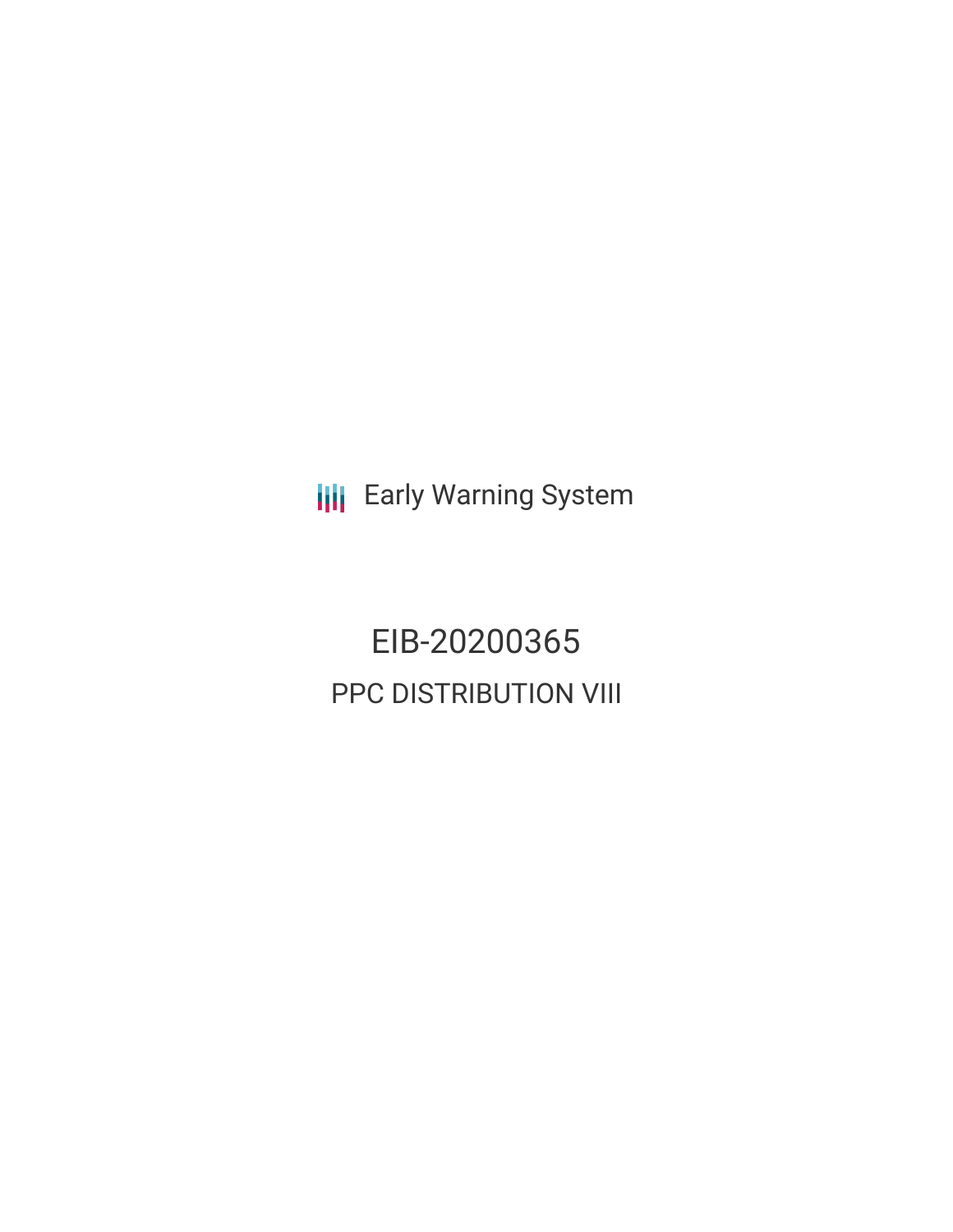## **Quick Facts**

| <b>Countries</b>               | Greece                                                |
|--------------------------------|-------------------------------------------------------|
| <b>Financial Institutions</b>  | European Investment Bank (EIB)                        |
| <b>Status</b>                  | Approved                                              |
| <b>Bank Risk Rating</b>        | U                                                     |
| <b>Voting Date</b>             | 2020-12-02                                            |
| <b>Borrower</b>                | HELLENIC ELECTRICITY DISTRIBUTION NETWORK OPERATOR SA |
| <b>Sectors</b>                 | Energy                                                |
| <b>Investment Type(s)</b>      | Loan                                                  |
| <b>Investment Amount (USD)</b> | \$399.76 million                                      |
| <b>Loan Amount (USD)</b>       | \$399.76 million                                      |
| <b>Project Cost (USD)</b>      | \$732.90 million                                      |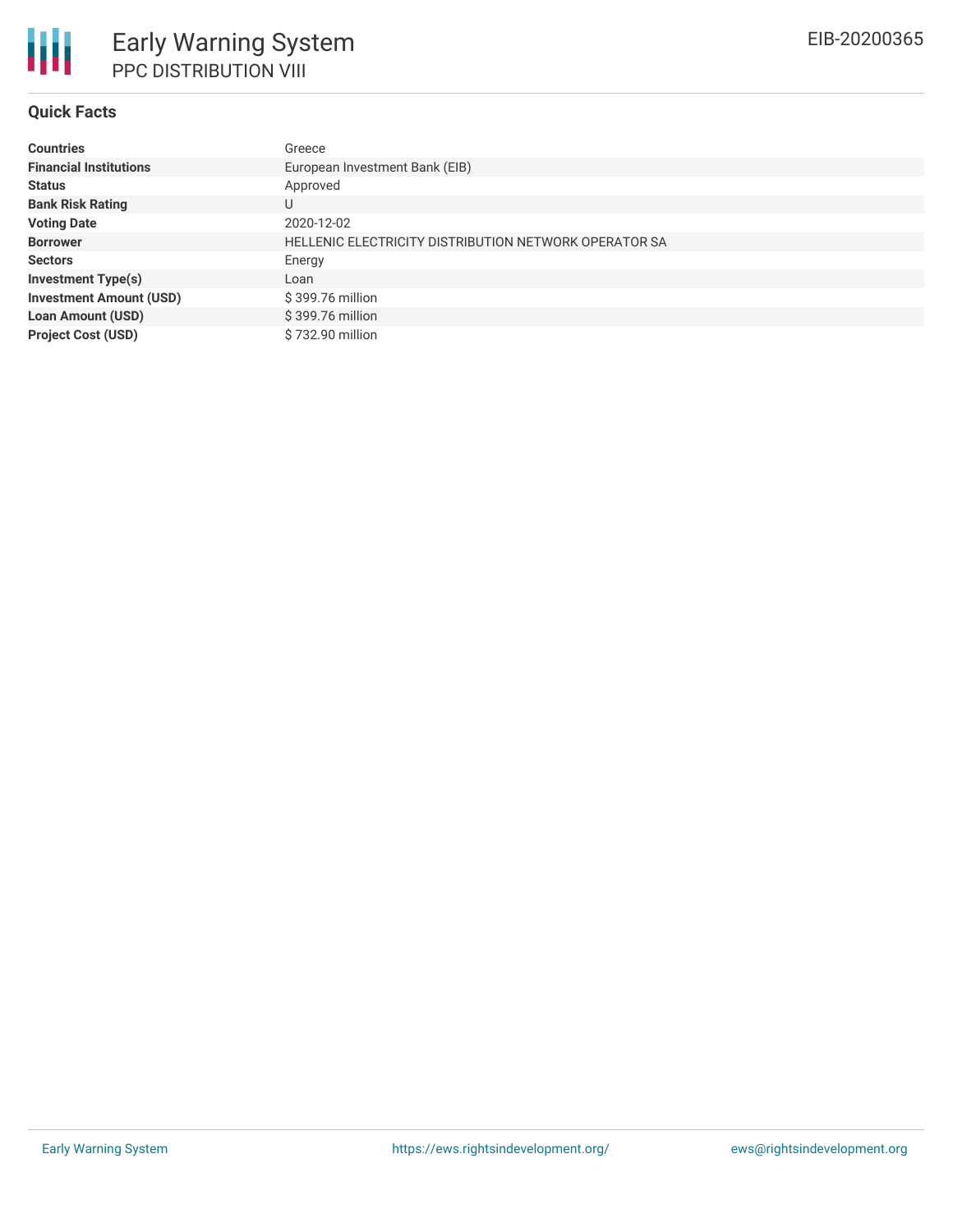

# **Project Description**

The main purpose of the programme is to enable the connection of new system users and to improve the current standards of safety and reliability of the network. The investment programme will enable the Promoter to connect new end-users including renewable generators, and improve the reliability and quality of electricity supply. Furthermore, the investments will take place in less-developed regions.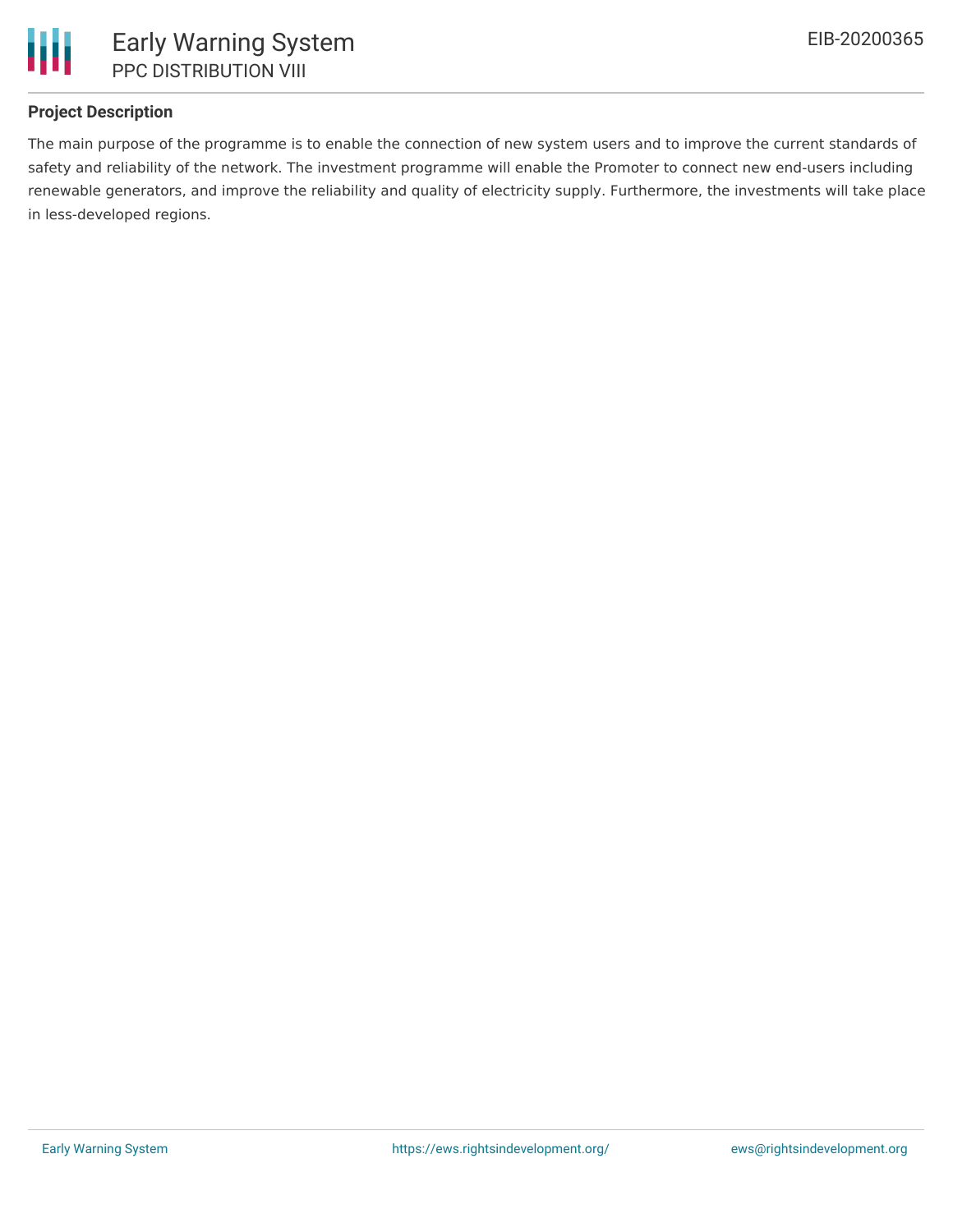## **Investment Description**

European Investment Bank (EIB)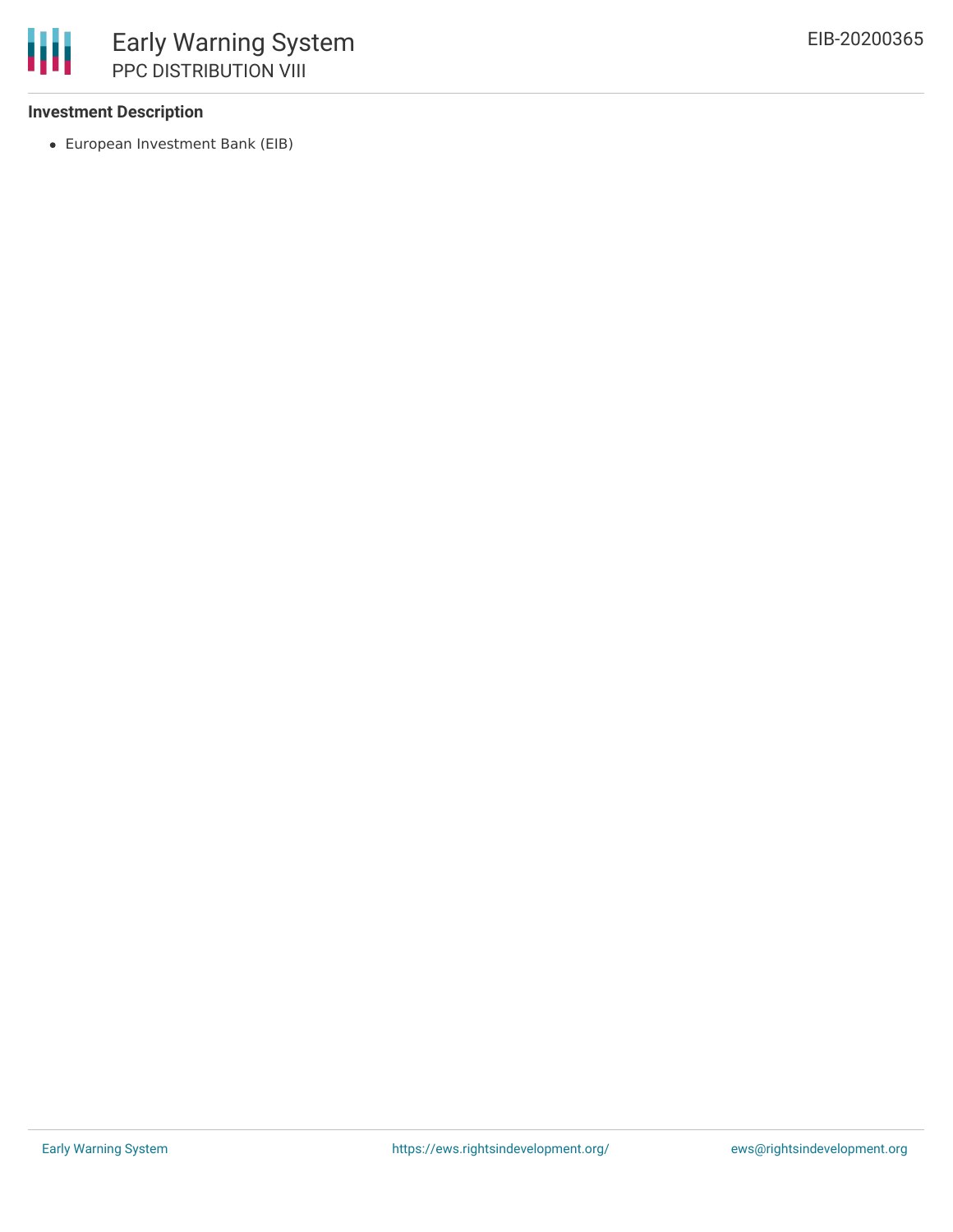# 冊

# Early Warning System PPC DISTRIBUTION VIII

| <b>Private Actor 1</b> | <b>Private Actor</b> Private Actor<br>1 Role | 1 Sector |        | <b>Relation</b> Private Actor 2                       | <b>Private Actor</b><br>2 Role | <b>Private Actor</b><br>2 Sector |
|------------------------|----------------------------------------------|----------|--------|-------------------------------------------------------|--------------------------------|----------------------------------|
|                        | $\overline{\phantom{a}}$                     | $\sim$   | $\sim$ | Hellenic Electricity Distribution Network Operator SA | Client                         | <b>COL</b>                       |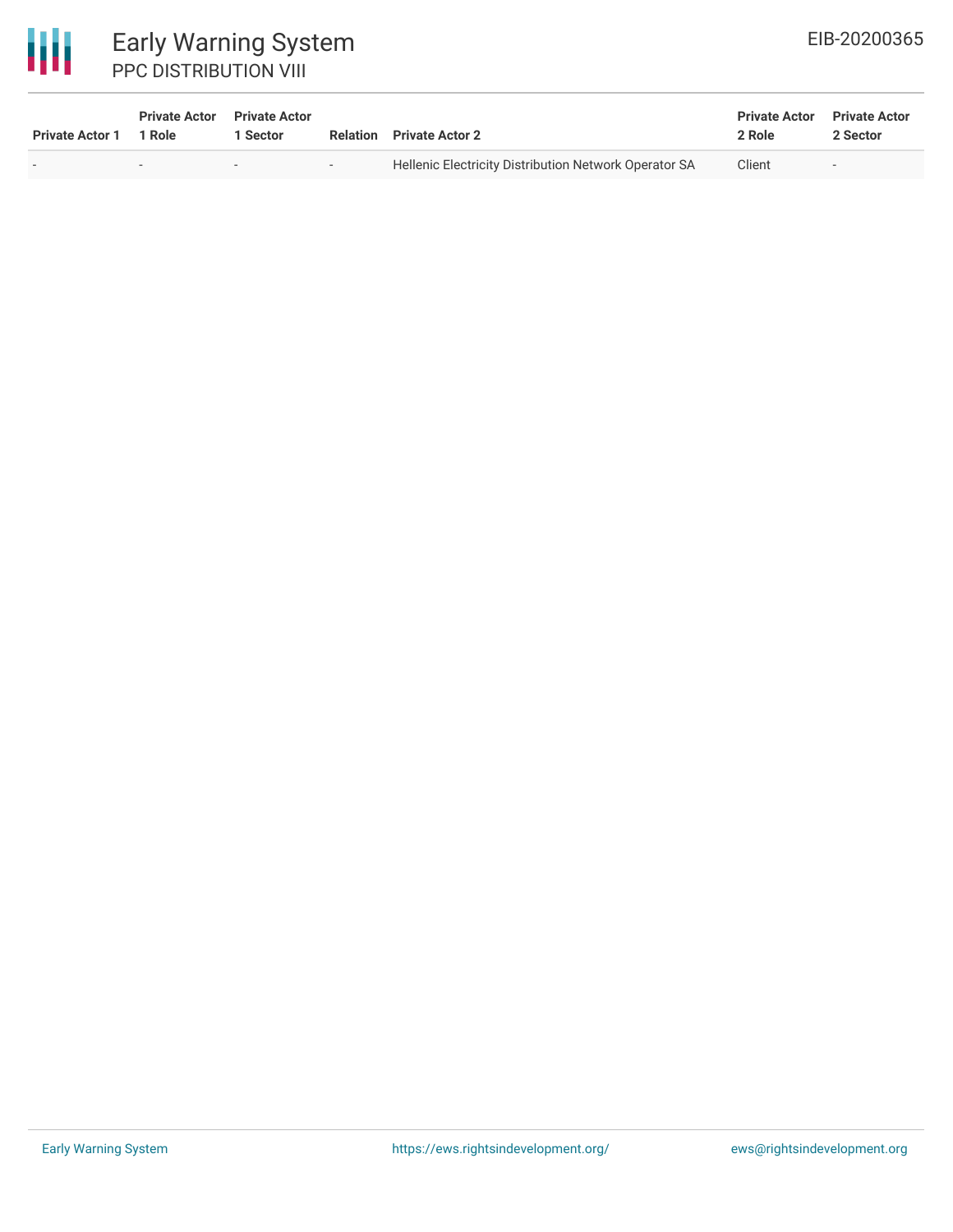## **Contact Information**

No contact information provided at the time of disclosure.

#### **ACCESS TO INFORMATION**

You can submit an information request for project information at: https://www.eib.org/en/infocentre/registers/requestform/request-form-default.htm

## **ACCOUNTABILITY MECHANISM OF EIB**

The EIB Complaints Mechanism is designed to facilitate and handle complaints against the EIB by individuals, organizations or corporations affected by EIB activities. When exercising the right to lodge a complaint against the EIB, any member of the public has access to a two-tier procedure, one internal - the Complaints Mechanism Office - and one external - the European Ombudsman. A complaint can be lodged via a written communication addressed to the Secretary General of the EIB, via email to the dedicated email address: complaints@eib.org, by completing the online complaint form available at the following address: http://www.eib.org/complaints/form via fax or delivered directly to the EIB Complaints Mechanism Division, any EIB local representation office or any EIB staff. For further details, check:

http://www.eib.org/attachments/strategies/complaints\_mechanism\_policy\_en.pdf

When dissatisfied with a complaint to the EIB Complaints Mechanism, citizens can then turn towards the European Ombudsman. A memorandum of Understanding has been signed between the EIB and the European Ombudsman establishes that citizens (even outside of the EU if the Ombudsman finds their complaint justified) can turn towards the Ombudsman on issues related to 'maladministration' by the EIB. Note that before going to the Ombudsman, an attempt must be made to resolve the case by contacting the EIB. In addition, the complaint must be made within two years of the date when the facts on which your complaint is based became known to you. You can write to the Ombudsman in any of the languages of the European Union. Additional details, including filing requirements and complaint forms, are available at: http://www.ombudsman.europa.eu/atyourservice/interactiveguide.faces